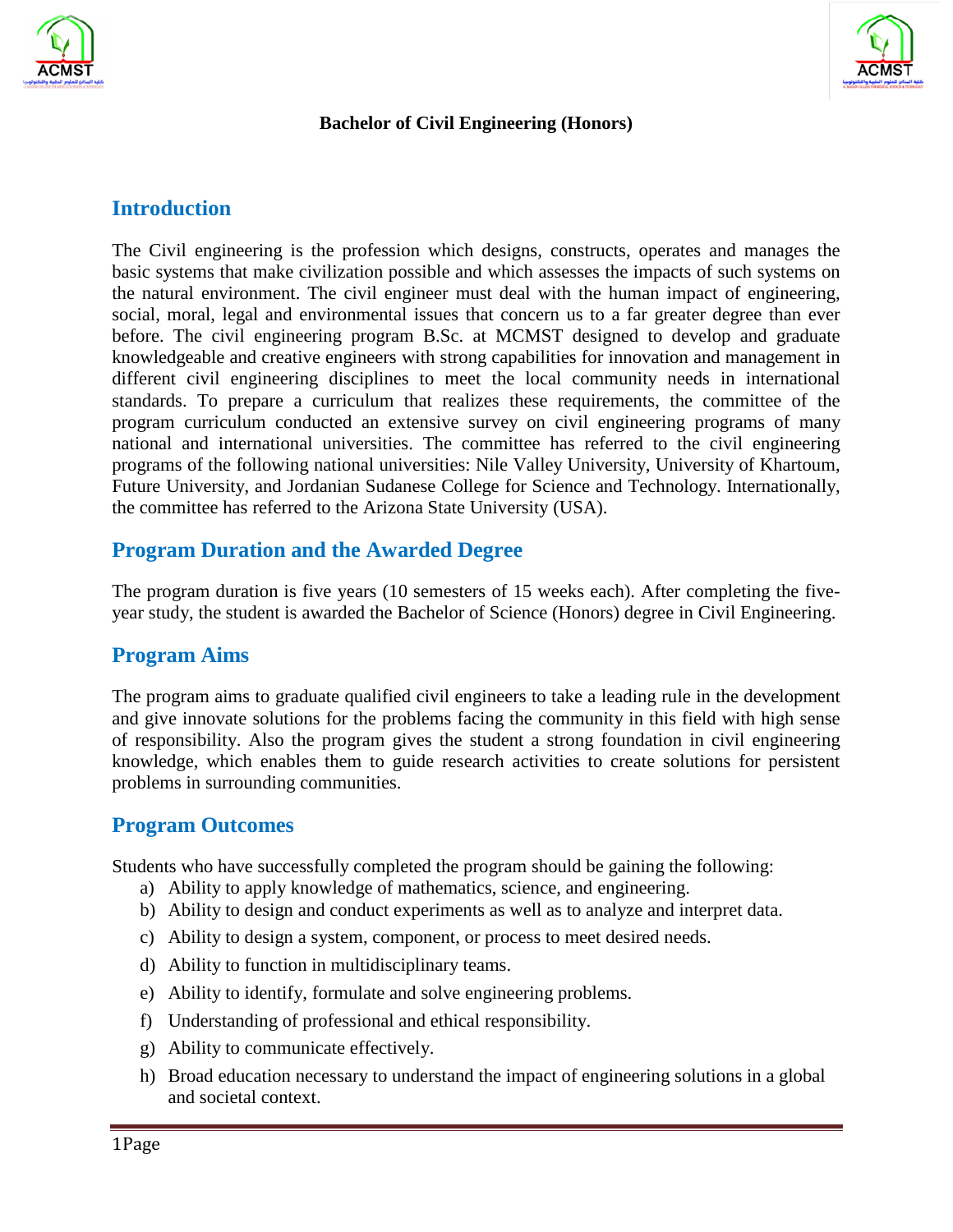



- i) Recognition of the need for, and an ability to engage in life-long learning.
- j) Knowledge of contemporary issues.
- k) Ability to use the techniques, skills and modern engineering tools necessary for engineering practice.

#### **Program Components**

The courses of the program are classified into: Basic science, basic engineering courses, professional engineering courses, and humanities (the university requirements) in addition to Industrial Training. Table (1) below shows the percentage share of each component in the program. The corresponding percentage range recommended by the Engineering Studies Committee, Ministry of Higher Education and Scientific Research (MHESR) is also shown for comparison

#### **Courses Schedule**

|                       | Code                | <b>Course Name</b>                              | <b>Contact Hours</b> |                          |                |                | <b>Credit</b>  |
|-----------------------|---------------------|-------------------------------------------------|----------------------|--------------------------|----------------|----------------|----------------|
|                       |                     |                                                 | Lecture              | Tutorial                 | Lab.           | Total          | <b>Hours</b>   |
|                       | <b>ISLIII</b>       | <b>Islamic Culture I</b><br>لثقافة الإسلامية    | $\overline{2}$       |                          |                | $\overline{2}$ | 7              |
| <b>First Semester</b> | ARAB <sub>112</sub> | اللغة العربية  <br>Arabic Language I            | $\overline{2}$       | $\overline{\phantom{0}}$ |                | $\overline{2}$ | $\overline{2}$ |
|                       | ENGL113             | اللغة الإنجليزية  <br>English Language I        | $\overline{2}$       |                          |                | $\overline{2}$ | $\overline{2}$ |
|                       | MATH114             | Calculus<br>الحسبان                             | $\overline{3}$       |                          |                | 4              | $\overline{3}$ |
|                       | PHYS115             | الفيز ياء<br>Physics 1                          | $\overline{2}$       |                          | $\overline{2}$ | 5              | 3              |
|                       | <b>MATHIIG</b>      | الهندسة التحلبلبة<br><b>Analytical Geometry</b> | 3                    |                          |                | 4              | 3              |
|                       | CPIT <sub>117</sub> | Introduction to Computer Science & Programming  | $\overline{2}$       |                          | $\overline{2}$ | 4              | 3              |
|                       |                     | مدخل علم الحاسوب والبرمجة                       |                      |                          |                |                |                |
|                       |                     | Total                                           | 16                   | $\overline{3}$           | 4              | 22             | 18             |
|                       | <b>ISL121</b>       | Islamic Culture II<br>الثقافة الإسلامية         | $\overline{2}$       |                          |                | $\overline{2}$ | 2              |
|                       | ARAB122             | اللغة العربية   <br>Arabic Language II          | $\overline{2}$       | $\blacksquare$           |                | $\overline{2}$ | 2              |
|                       | ENGL123             | اللغة الإنجليز ية   <br>English Language II     | $\overline{2}$       |                          |                | $\overline{2}$ | 2              |
|                       |                     |                                                 |                      |                          |                |                |                |
| Second Semester       | MATH124             | Multivariate and Vector Calculus                | 3                    |                          |                | 4              | 3              |
|                       |                     | الدوال منعددة المتغير ات وحساب المنجات          |                      |                          |                |                |                |
|                       | PHYS125             | الفيزياء   <br>Physics II                       | $\overline{2}$       | ÷.                       | 2              | 4              | 3              |
|                       | CHEM126             | Chemistry<br>الكيمياء                           | $\overline{2}$       | $\overline{a}$           | 2              | 4              | 3              |
|                       | CPIT <sub>127</sub> | Computer Programming<br>برمجة الحاسوب           | $\overline{2}$       | $\overline{\phantom{0}}$ | $\overline{2}$ | 4              | 3              |
|                       | WDP128              | أعمال الور ش<br><b>Workshop Practice</b>        | $\blacksquare$       | $\overline{\phantom{0}}$ | 4              | 4              |                |
|                       |                     | Total                                           | 15                   |                          | 10             | 26             | 18             |

#### **First Year**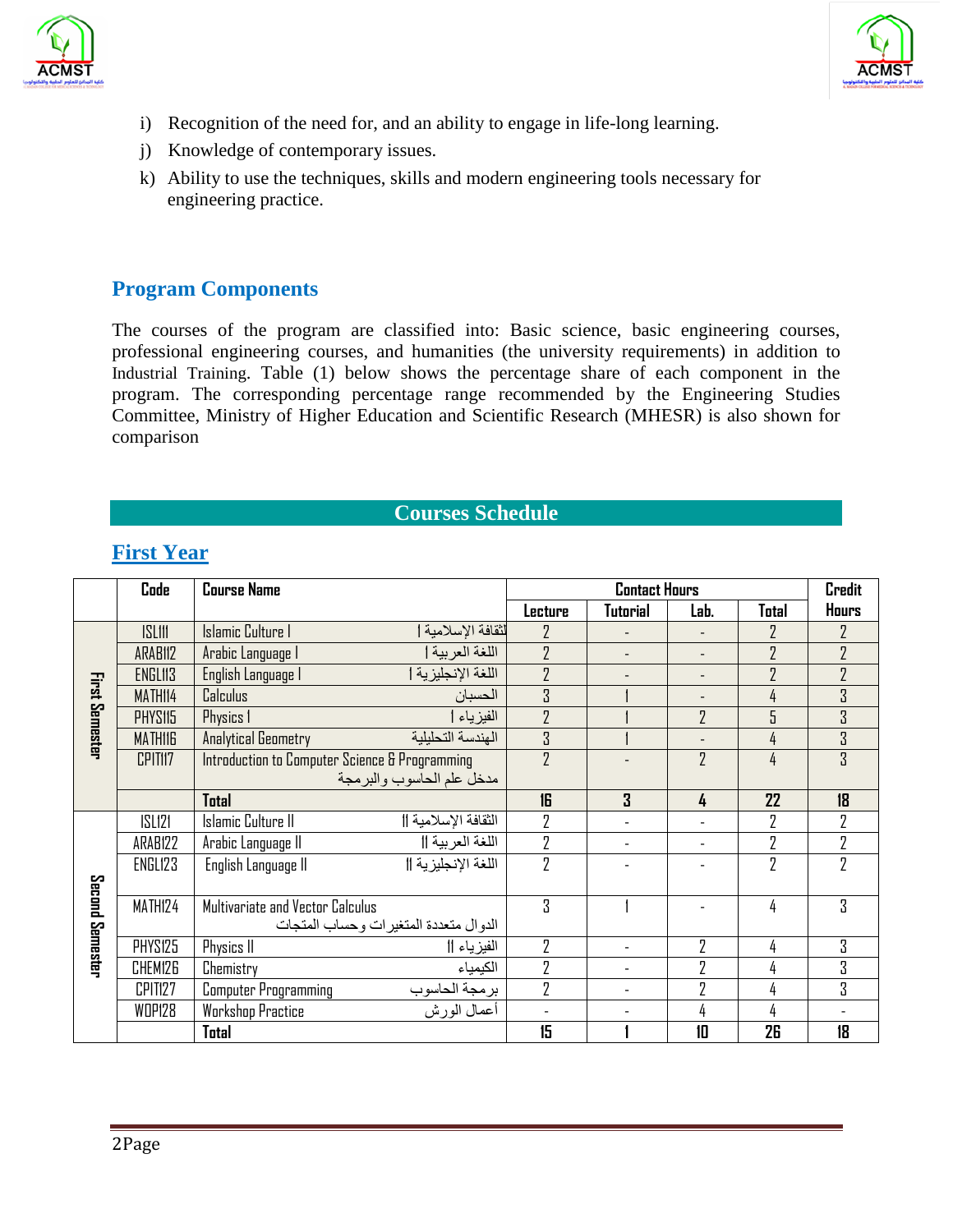



### **Second Year**

|                 | SL21           | Islamic Culture III<br>الثقافة الإسلامية                           | $\overline{2}$ |                          |   | 7  | 7              |
|-----------------|----------------|--------------------------------------------------------------------|----------------|--------------------------|---|----|----------------|
| First Semester  | ARAB212        | اللغة العربية    <br>Arabic Language III                           | $\overline{2}$ | $\overline{\phantom{a}}$ | ٠ |    |                |
|                 | <b>ENGL213</b> | اللغة الإنجليزية    <br>English Language III                       | $\overline{2}$ |                          |   | Л  | $\overline{2}$ |
|                 | MATH214        | المعادلات التفاضلية العامة<br>Ordinary Differential Equations      | $\mathbf{3}$   |                          |   |    | 3              |
|                 | MATH215        | Set Theory and Matrices<br>نظرية المجموعات والمصفوفات              | $\mathbf{3}$   |                          |   |    | 3              |
|                 | GE216          | المساحة ا<br>Surveying I                                           | $\overline{2}$ |                          | 7 | ٦  | 3              |
|                 | <b>GE217</b>   | Introduction to Material Science<br>مدخل علم المواد                | $\overline{2}$ |                          |   | 3  | 7              |
|                 | <b>GE218</b>   | Principle of Electrical Engineering أساسيات الهندسة الكهر بائية    | $\overline{2}$ |                          |   | 3  | $\overline{2}$ |
|                 | <b>GE219</b>   | <b>Engineering Drawing</b><br>الرسم الهندسي                        | $\overline{2}$ |                          | 3 | 5  | 3              |
|                 |                | <b>Total</b>                                                       | 20             | 3                        | 7 | 30 | 22             |
|                 | MATH221        | المعادلات التفاضلية الجزئية<br>Partial Differential Equations      | 3              |                          |   | 4  | 3              |
|                 | <b>SUS222</b>  | <b>Sudanese Studies</b><br>الدر اسات السو دانية                    | $\overline{2}$ |                          |   | ŋ  | $\overline{2}$ |
|                 | GE223          | المساحة   <br>Surveying II                                         | $\overline{2}$ |                          | 7 | 5  | 3              |
|                 | GE224          | أساسيات الهندسة الميكانيكية<br>Principle of Mechanical Engineering | $\overline{2}$ |                          |   | Κ  | $\overline{2}$ |
|                 | GE225          | Mechanics of Material I<br>ميكانيكا المواد                         | 7              | ŋ                        |   |    | 3              |
| Second Semester | <b>CE226</b>   | Hydrology<br>الهايدرولوجيا                                         | $\overline{2}$ |                          |   | 3  | 2              |
|                 | CE227          | <b>Engineering Geology</b><br>الجيولوجيا الهندسية                  | $\overline{2}$ |                          |   | R  | 2              |
|                 | <b>GE228</b>   | <b>Applied Mechanics</b><br>الميكانيكا التطبيقية                   | $\overline{2}$ | 7                        |   | 4  | 3              |
|                 |                | Total                                                              | 17             | R                        | 4 | 29 | 20             |

# **Third Year**

|                  | MATH311      | Complex Variables                                         | المتغيرات المركبة      | $\mathbf{R}$   |   |                          | 4  | κ              |
|------------------|--------------|-----------------------------------------------------------|------------------------|----------------|---|--------------------------|----|----------------|
| Hrst<br>Semester | <b>CE312</b> | <b>Fluid Mechanics I</b>                                  | ميكانيكا الموائع       |                |   |                          | 4  | 3              |
|                  | GE313        | Mechanics of Material II                                  | ميكانيكا المواد        | 7              |   |                          |    | 3              |
|                  | <b>CE314</b> | Structural Analysis I                                     | تحليل الإنشاءات        | $\mathbf{R}$   |   |                          | 4  | $\overline{3}$ |
|                  | <b>CE315</b> | <b>Building Materials</b>                                 | مو اد البناء           | $\overline{7}$ |   |                          | 3  |                |
|                  | <b>CE316</b> | <b>Concrete Technology</b>                                | تكنو لوجيا الخر سانة   | ŋ              |   |                          |    | $\overline{3}$ |
|                  |              | Total                                                     |                        | 14             | R | 5                        | 25 | 17             |
|                  | MATH321      | <b>Probability and Statistics</b>                         | الإحصاء والإحتمالات    | 3              |   |                          | 4  | 3              |
|                  | <b>CE322</b> | Fluid Mechanics II                                        | ميكانيكا الموائع       | 7              |   |                          |    | 3              |
| Second           | GE323        | Mechanics of Material III                                 | ميكانيكا المواد        | ŋ              |   |                          |    | 3              |
|                  | CE324        | Structural Analysis II                                    | تحليل الإنشاءات        | 3              |   |                          | 4  | S.             |
|                  | <b>CE325</b> | Soil Mechanics I                                          | ميكانيكا التر بة       | ŋ              |   | 7                        |    | S.             |
| Semester         | <b>CE326</b> | Reinforced Concrete Design 1                              | تصميم الخرسانة المسلحة | 3              |   |                          | 4  | S.             |
|                  | GE327        | Principles of Engineering Profession أساسيات مهنة المندسة |                        | ŋ              |   | $\overline{\phantom{a}}$ | ŋ  |                |
|                  |              | Total                                                     |                        | 17             | 7 | 5                        | 29 | 20             |